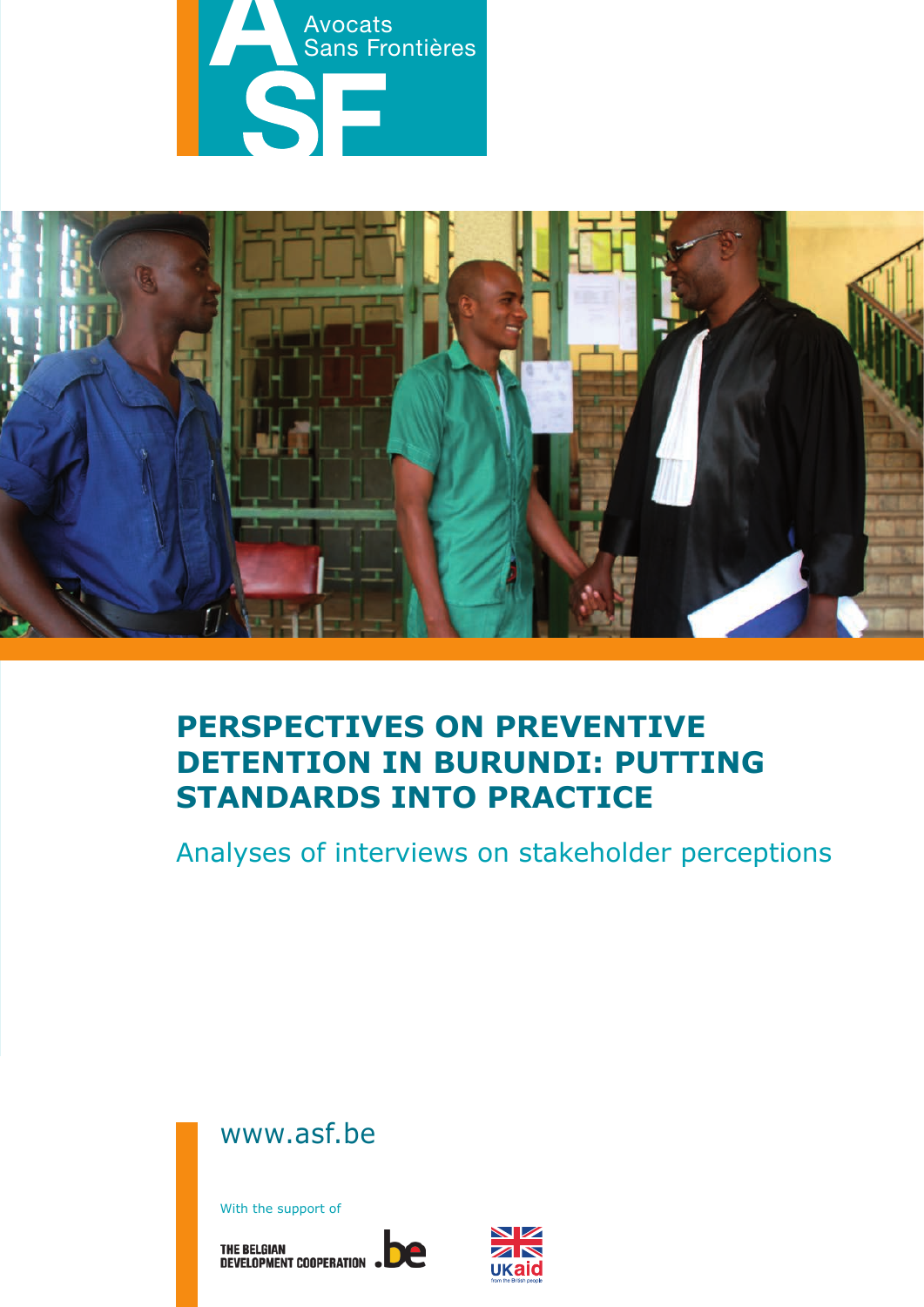

#### **TRIBUNAL DE GRANDE INSTANCE**



- 1 http://www.prisonstudies.org/ country/burundi.
- 2 *Idem*.
- 3 Figures provided by the Directorate General of the Prison Administration of Burundi (DGAP).
- 4 Through the framework of the study carried out by Léonard Gacuko and Caroline Sculier.

# **Developments in criminal procedure in Burundi**

**I**n Burundi, deprivation of liberty as a response to crime or delinquency is a relatively recent phenomenon. Before colonisation, Burundian society had been putting in place mechanisms to respond to violations of standards without resorting to detention (fines, restitution, exile or subjugation for the most serious offences). It is only over the course of colonisation by Western states that there was a rise in the number of prisons built, whereby detention grew to be seen as the primary means of repressing behaviour regarded as detrimental to the public order.

At the same time, the introduction of written law profoundly transformed the Burundian criminal procedure, which had previously been governed by customary rules. Drawing up a legal framework governing preventive detention, meaning detention ordered pending a verdict on the culpability of the person having committed the offence, became one of the concerns of the Burundian legislature, who considered this measure a violation of the fundamental right to freedom of movement which prevailed at the time.

**A**fter adoption of the first texts in 1959 – which were innovative in terms of the codification they implied, but which lead to the systematisation of recourse to detention before judgment – and an initial reform in 1999, the Burundian legislature finally adopted a new Code of Criminal Procedure on 3 April 2013. This was more demanding in terms of procedure, but above all more respectful of the rights of defence in conformity with international human rights standards.

**T**he Constitution and the Code of Criminal Procedure (CCP) now both stipulate that *«all persons shall be presumed innocent until proven guilty in the course of a public trial during which their right to a proper defence has been appropriately safeguarded»* (Article 40 of the Constitution), whereby «*freedom is the rule, and detention the exception»* (Article 110 CCP).

# **The gap between law and practice**

**T**he legislative progress made in Burundi on the subject of preventive detention should be welcomed, as should the efforts towards reducing the number of detainees awaiting judgment. Whilst 62.4% of the Burundian prison population was made up of individuals under preventive detention in December 2012, this percentage fell to 51.8% in December 20131.

**H**owever, in spite of these improvements, the number of detainees awaiting judgment, and therefore presumed innocent, remains too high. This questions the «exceptional» nature of preventive detention guaranteed in legal texts, and creates a gap between law and practice.

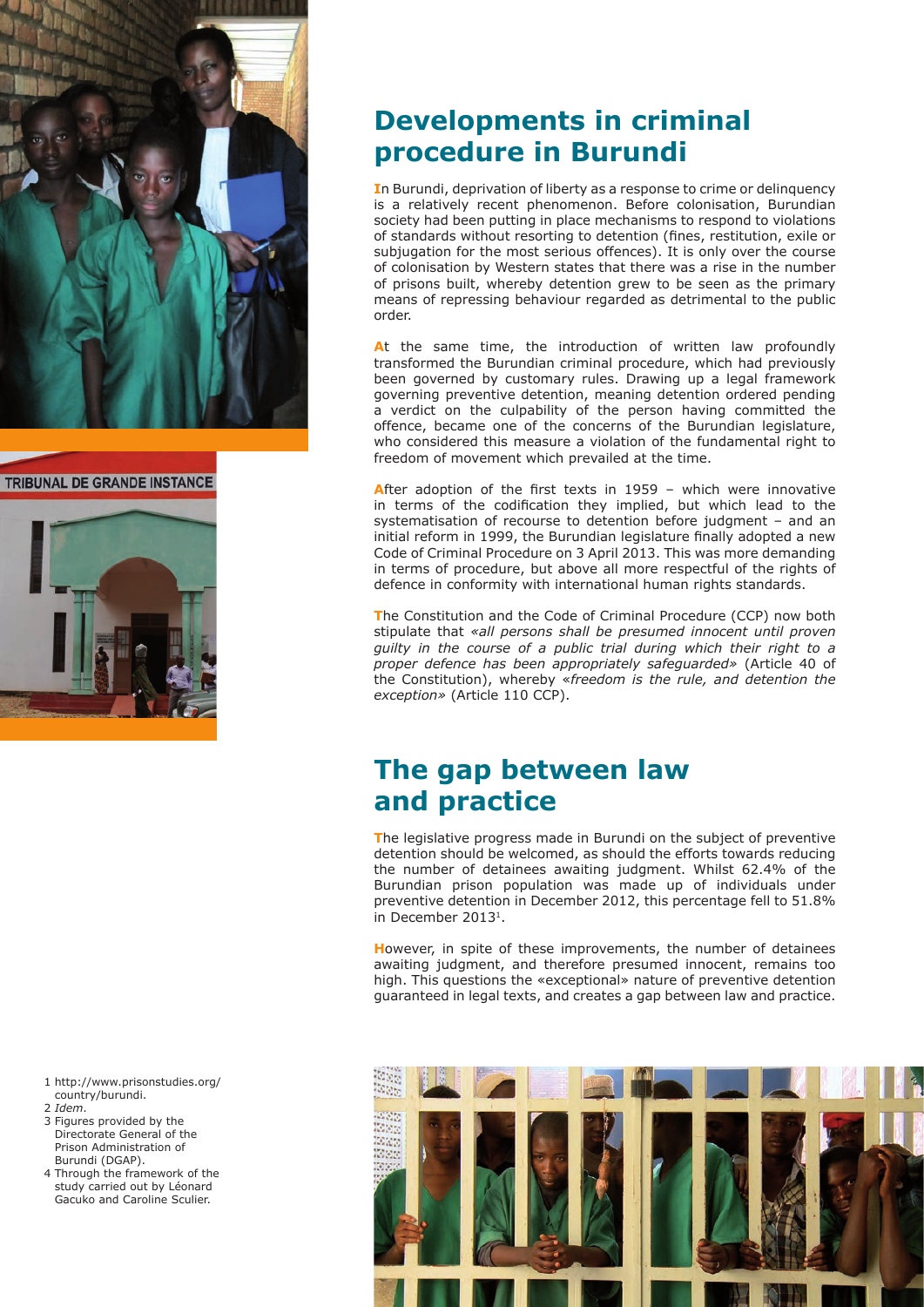## **The impact of preventive detention on prison overcrowding**

**Recent statistics<sup>2</sup> illustrate the major problem posed** by prison overcrowding in Burundi, which is a result of excessive recourse to preventive detention for persons suspected of having committed an offence.

**A**lthough progress has unquestionably been made over the past few years (the occupancy rate of prisons was approaching 276.1% of their capacity in August 2011, compared to 157.3% in December 2012), prison overcrowding is on the rise again today in Burundi. In July 2014, there were a total of 8,344 detainees being held in prison (193.7% of capacity), 2,686 of which were in the Mpimba Central Prison in Bujumbura, which has a capacity of only 800 prisoners3.

**In order to better understand this phenomenon, as well as the continuing gap between law and practice, ASF questioned stakeholders from the penal chain about their perceptions of their own roles, and of those of other stakeholders. Qualitative interviews were arranged between August and September 2014 with officials from the Public Prosecution Service, former judges, lawyers and prison administration officials, to bring to light all of their perceptions and concerns on the subject of preventive detention4.**



# **Prevailing resistance**

**T**he interviews revealed a certain number of obstacles, sometimes in the form of public perceptions, which are detrimental to the effectiveness of standards.

## Presumption of guilt

The person placed in detention before judgment is often guilty in the eyes of the population (the polar opposite of the presumption of innocence guaranteed by law). This influences the work of judicial stakeholders who, in turn, come under significant socialpressure, and who say they fear people will take justice into their own hands if part of the population believes a detainee has been wrongfully freed. Such a conception may explain a certain loss of a sense of responsibility on the part of judges themselves, who remain only marginally accountable to their hierarchy.

## The absence of accountability

There is a greater number of mechanisms available for coordination between stakeholders than in the past, and these have been improved, but follow-up remains inadequate. Failures to respect the rules and abuses committed usually go unpunished.

## Cronyism in the justice system

Moreover, the justice system in Burundi still very much works on the basis of personal relations: relationships between people often take precedence over the institution or the role they represent in principle, which is detrimental to transparent administration of justice. In the Burundian cultural context, distrust is rampant, rooted in years of conflict and complex inter-community relations, and as a result social or territorial links are very important. In case of disagreement, it is more likely that the matter will be settled between individuals rather than through confrontation.

## The absence of financial and material resources

The study did not specifically focus on the issue of insufficient resources, but it cannot be left unmentioned: its consequences are felt at all levels.

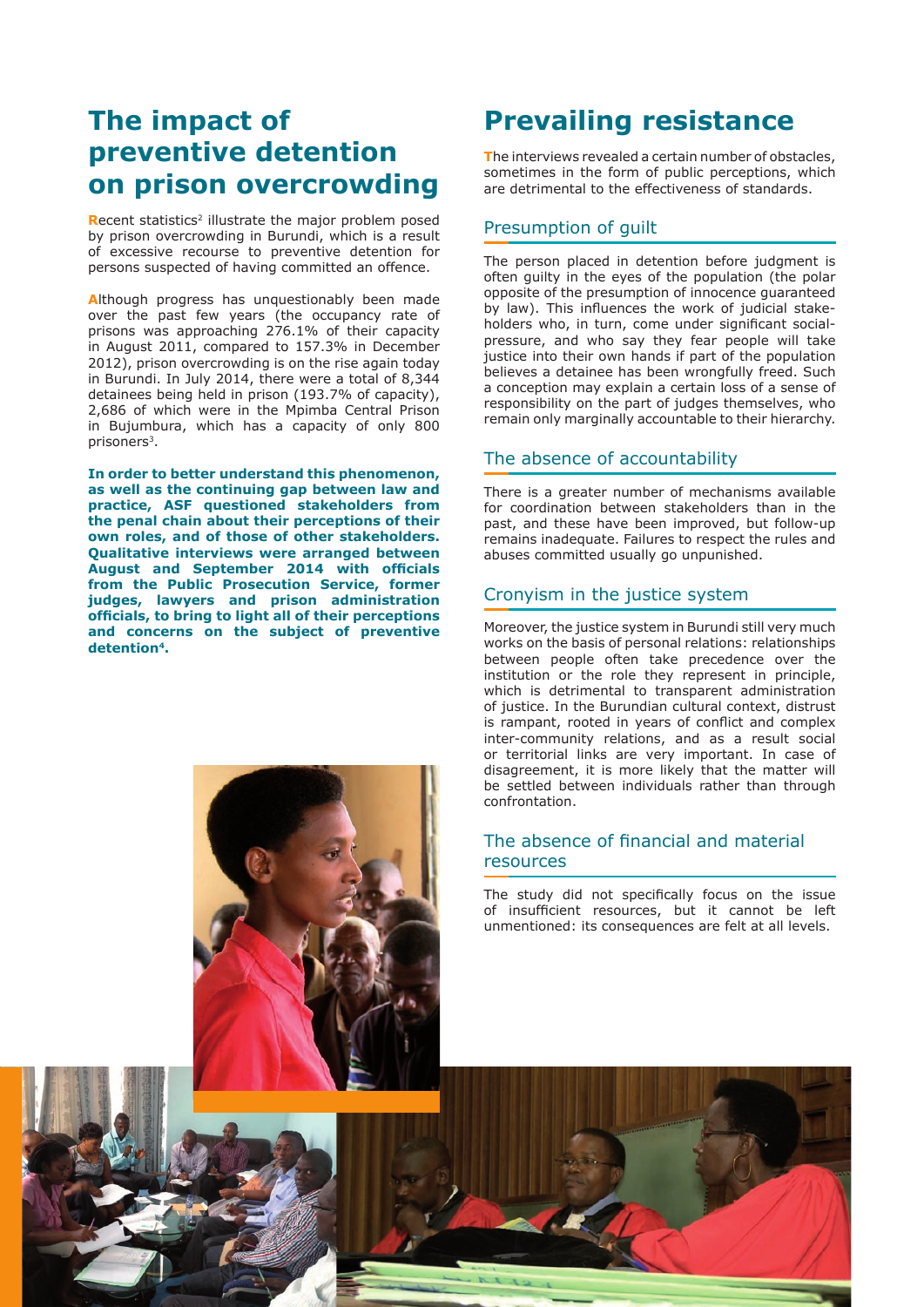# **Stakeholder perceptions**

## The Public Prosecution Service

The Public Prosecution Service is present throughout the criminal procedure, holding a quasi-monopoly over proceedings (it accuses, prosecutes and implements decisions) and a degree of power sometimes deemed overwhelming by the stakeholders interviewed. One of them, himself a magistrate in the Public Prosecutor's Office, lamented the absence of added value in the proceedings within the Public Prosecution Service compared to the preliminary investigation conducted by the police, noting that the Public Prosecutor's Office is often happy to accept the first testimonies of the prosecution without then considering the case of the defence. It also stands accused of preferring collusion and deal-making to respecting the law, as it fosters special relationships both with criminal police officers and judges. However, Burundian law is unambiguous: *«The Public Prosecution Service is the body responsible for public prosecutions, and shall demand application of the law»* (Article 47 CCP), as well as ensuring *«strict respect of laws authorising restrictions of individual freedom»* (Article 52 CCP).

### **Judges**

In the view of some people seeking justice, judges are nothing but «assistants to the government», whose power consists in «awaiting orders» from the Public Prosecution Service. The lawyers interviewed confirm this fact, and lament the Public Prosecution Service's use of its dominant position to ensure its demands (for release, continued detention etc.) are met, to the detriment of requests formulated by the defence. It must be recalled, nonetheless, that the role of Burundian judges is not rated very highly, and that they are subject to significant social pressure. The public administration, which has the support of the population, frequently interferes in the administration of justice, sometimes for private motives, sometimes for electoral ones.

Faced with this uncomfortable situation, judges tend to avoid debates on interim release and on the legality of preventive detention. There are multiple testimonies of detainees being influenced during hearings, after the judge explains to them that a debate on the legality of the matter would solely prolong their case (and therefore, their period in detention), implying that their lawyer is wasting their time. Put in such an awkward position, the lawyer knows that their client does indeed risk spending more time in detention if they insist on debating the legality of that detention.

### Lawyers

Burundian lawyers struggle to make a credible and effective intervention, and face certain difficulties in relation to 1) judges, who see them as an *«assistant»* as opposed to a *«representative»* of the detainee, 2) the Public Prosecution Service, which uses its influence to rally the judge to its cause, and 3) their clients, who doubt their lawyer's strategy whenever it involves them being kept in detention. In reality, the interviews show that not everyone considers lawyers to be fully-fledged participants in the penal chain: people seeking justice say lawyers are *«powerless»* in the face of the weight of the administration and the Public Prosecution Service. Lawyers themselves regularly question their role in the penal process, and often neglect to exercise the principle of equality of arms which would place them on an equal footing with the Public Prosecution Service, not subordinate to it.

## The prison administration

The prison administration is also experiencing difficulties in establishing itself as a real stakeholder in the penal chain. Aside from the lack of organisation of the prison legal services and file management problems, officials report that they feel they are treated as inferior and suffer from a lack of respect, notably from the Public Prosecution Service. Although prison directors are accorded the power to report irregularities by law (Article 115, paragraph 4 CCP), administration officials complain of inertia on the part of the Public Prosecution Service, but fear that if they react, they will personally be taken to task by the magistrate who is the subject of their complaint. The prison administration, which would like to play its role as watchdog, believes it deserves more recognition in the exercise of its mission.

Some factors which explain the lengthening delays in the pre-judgment procedure and which as a result impede effective administration of justice:

- The service procedure (notification of the detainee and the prison administration) is the first factor which slows down the procedure. Service of a decision is required both in order for it to be *executed* (in the event of interim release, for example) and in order to *launch an appeal* (in the case of continued detention, for example). In principle, the registry of the court having rendered the decision is responsible for managing this process. In practice, however, the Public Prosecution Service often requests that the ruling passes through its own office so that it can service the decision itself, which results in considerable delays in the procedure.
- The transmission of the first instance files to the court of appeal is another source of delay in the procedure. Without a file, the case cannot, *a fortiori*, be dealt with, neither by the Public Prosecution Service nor by the appeal judge. However, the file is often not forwarded – or is forwarded with a large delay and after much persuasion – which means that certain appeal cases are postponed up to 20 times simply because the Public Prosecutor's Office has not yet received the file from their counterparts at the court of first instance.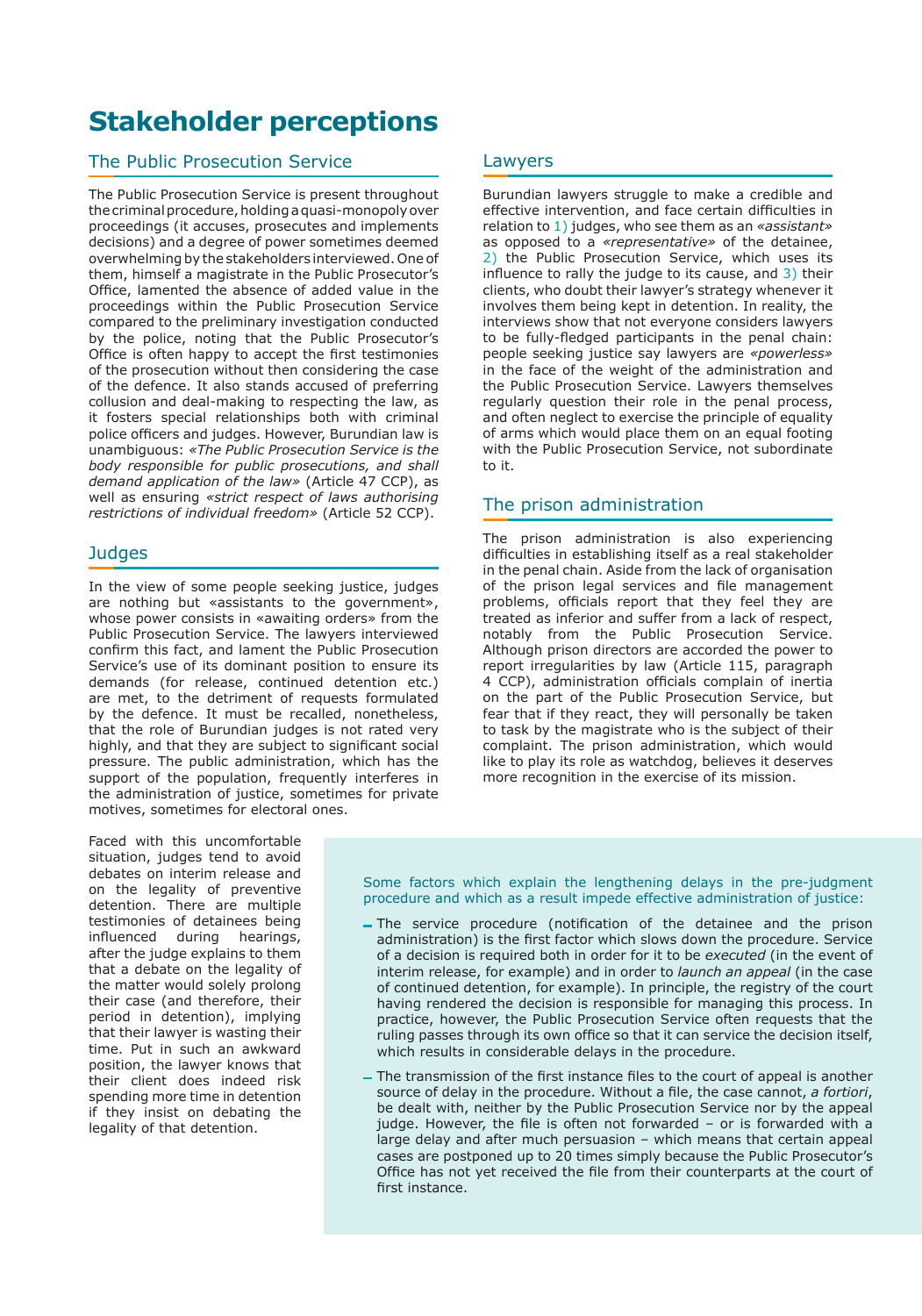# **conclusions and recommendations**

**Despite promising legislative progress and the efforts made, there is still a wide gap between standards and** practice in Burundi when it comes to detention before judgment. Too often, the stakeholders in the penal chain misuse recourse to detention, regarded as the only response to offending conduct, and therefore struggle to guarantee the rights of defence and to ensure respect of legal provisions.

**O**n the basis of the findings brought to light by the qualitative interviews, recommendations were drawn up and shared with the stakeholders in the penal chain during a campaign on detention, organised in October 2014 by Avocats Sans Frontières and the Ministry of Justice:

## Policy recommendations:

- Today, the fundamental principle which stipulates that *«freedom is the rule and detention is the exception»* is frequently invoked by stakeholders. However, this must also be reflected in practice, and must be implemented through legal acts and decisions.
- Stakeholders in the legal system must strictly respect the rights of defence and, in particular: the presumption of innocence, the principle of strict interpretation of criminal law, the adversarial principle and the equality of arms.
- Legal stakeholders must make use of existing tools (doctrine, national and international case law, preparatory work and explanatory memorandums, comparative law) to interpret the Code of Criminal Procedure and to make progress on the issue of freedom towards improved application of international standards and general principles of law.

## Operational recommendations:

- Dialogue between stakeholders in the penal chain, both at provincial and national level, must become a long-term and regular practice.
- Stricter monitoring mechanisms and disciplinary procedures must be put in place for stakeholders in the penal chain by the respective hierarchical authorities.
- A compensation mechanism for victims of illegal detention must be set up in conformity with Article 23 of the Constitution of Burundi.